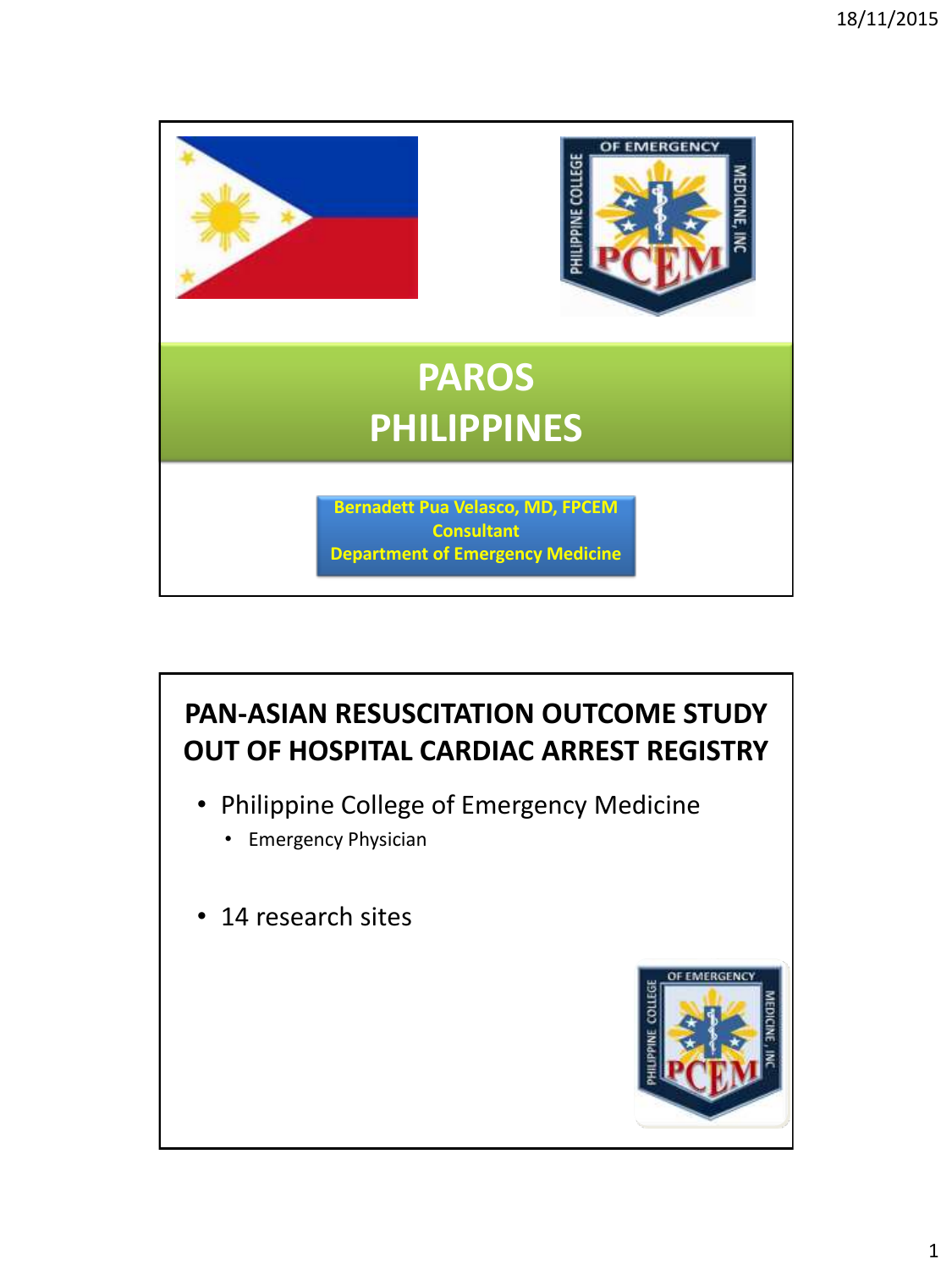#### **PAN-ASIAN RESUSCITATION OUTCOME STUDY OUT OF HOSPITAL CARDIAC ARREST REGISTRY**

- St Luke's Medical Center
- Cardinal Santos Medical Center
- Manila Doctors Hospital
- Philippine General Hospital
- East Avenue Medical Center
- Pasig City General Hospital
- Makati Medical Center
- De La Salle University Medical Center
- Life Line Ambulance Rescue
- Southern Philippines Medical Center
- Vicente Sotto Memorial Medical Center
- Ospital ng Makati
- Marikina City Disaster Risk Management Office
- Corazon Locsin Memorial Medical Center



| STATUS OF DATA COLLECTION |
|---------------------------|
|                           |

| <b>Institution</b>                                  | <b>Number of</b><br>cases collected |
|-----------------------------------------------------|-------------------------------------|
| <b>St. Luke's Medical Center</b>                    | 31                                  |
| <b>Cardinal Santos Medical</b><br><b>Center</b>     | 14                                  |
| <b>Manila Doctors Hospital</b>                      | 3                                   |
| <b>Philippine General Hospital</b>                  | 138                                 |
| <b>Pasig City General Hospital</b>                  | 53                                  |
| <b>Makati Medical Center</b>                        | 10                                  |
| <b>EMS (Life line and Marikina</b><br><b>Rescue</b> | 20                                  |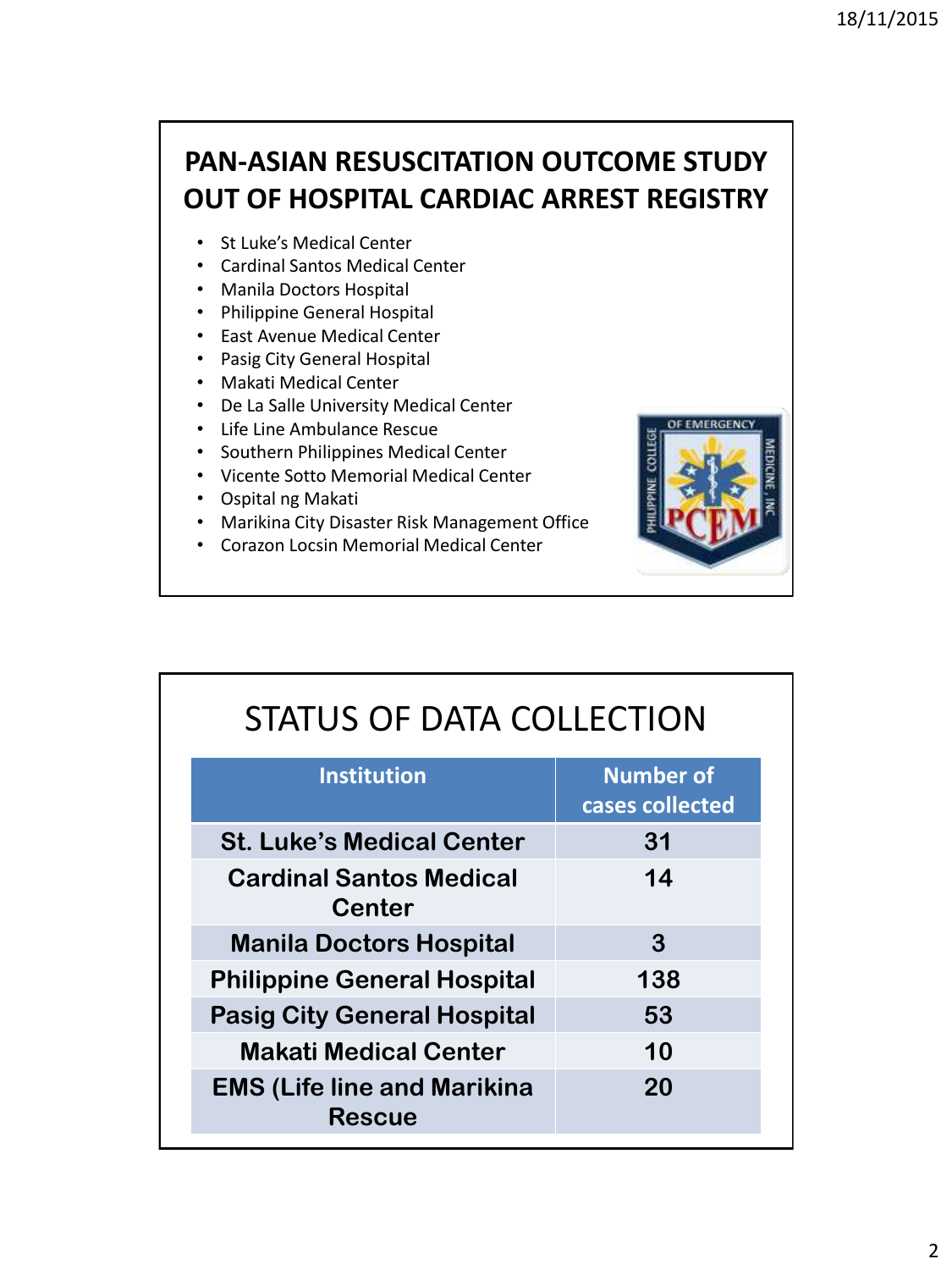| <b>Institution</b>                                      | <b>Number of</b><br>cases collected |
|---------------------------------------------------------|-------------------------------------|
| De La Salle University<br><b>Medical Center</b>         | Pending IRB approval                |
| <b>Corazon Locsin Memorial</b><br><b>Medical Center</b> | Pending IRB approval                |
| Vicente Sotto Memorial<br><b>Medical Center</b>         | Data still to be submitted          |
| Ospital ng Makati                                       | Data still to be submitted          |
| Southern Philippine<br><b>Medical Center</b>            | Data still to be submitted          |

### **EAST AVENUE MEDICAL CENTER**

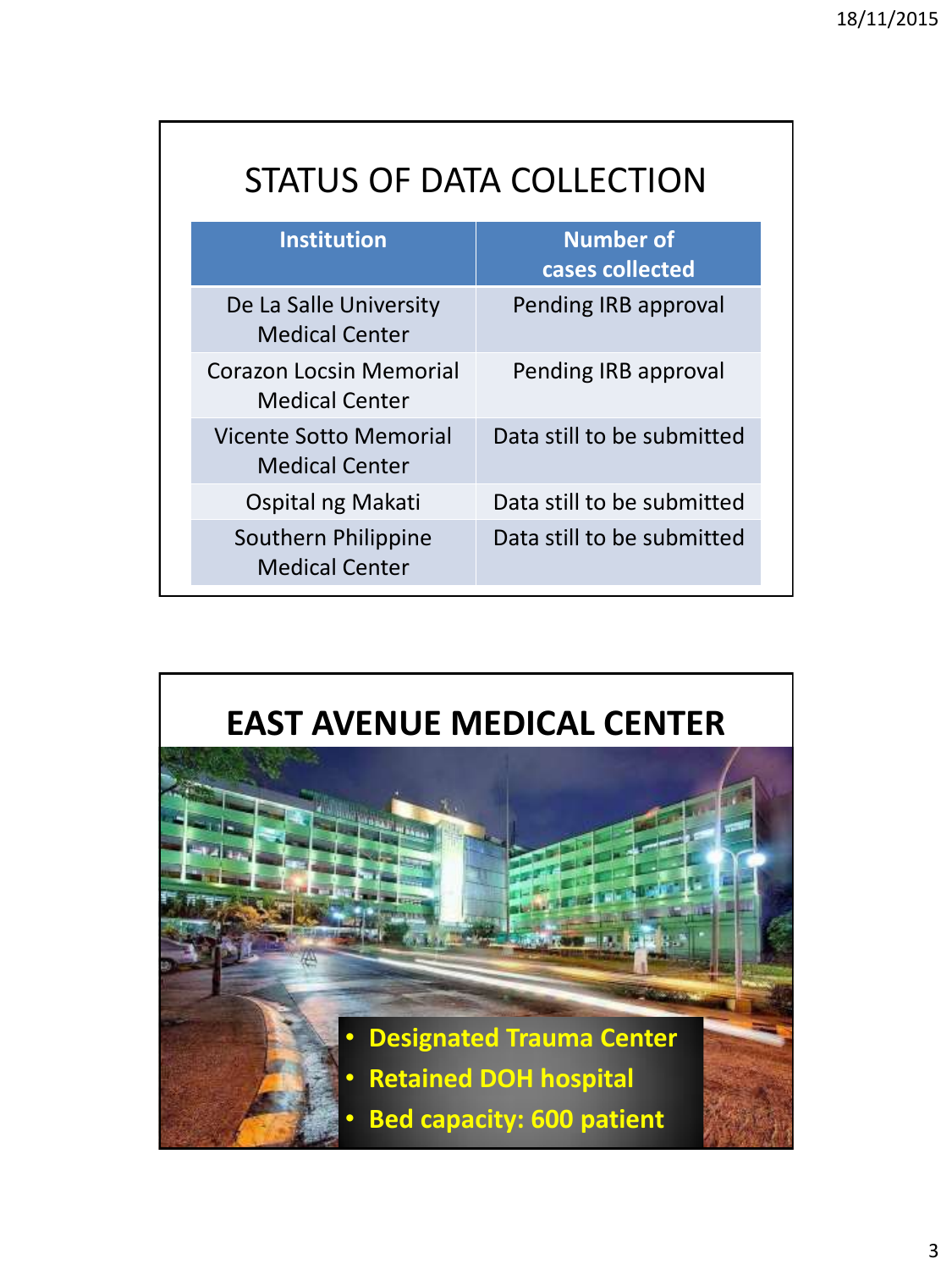

# **PAROS**

- Started: January 2015
- -- July 2015
- Coordinator: Bernadett Pua Velasco